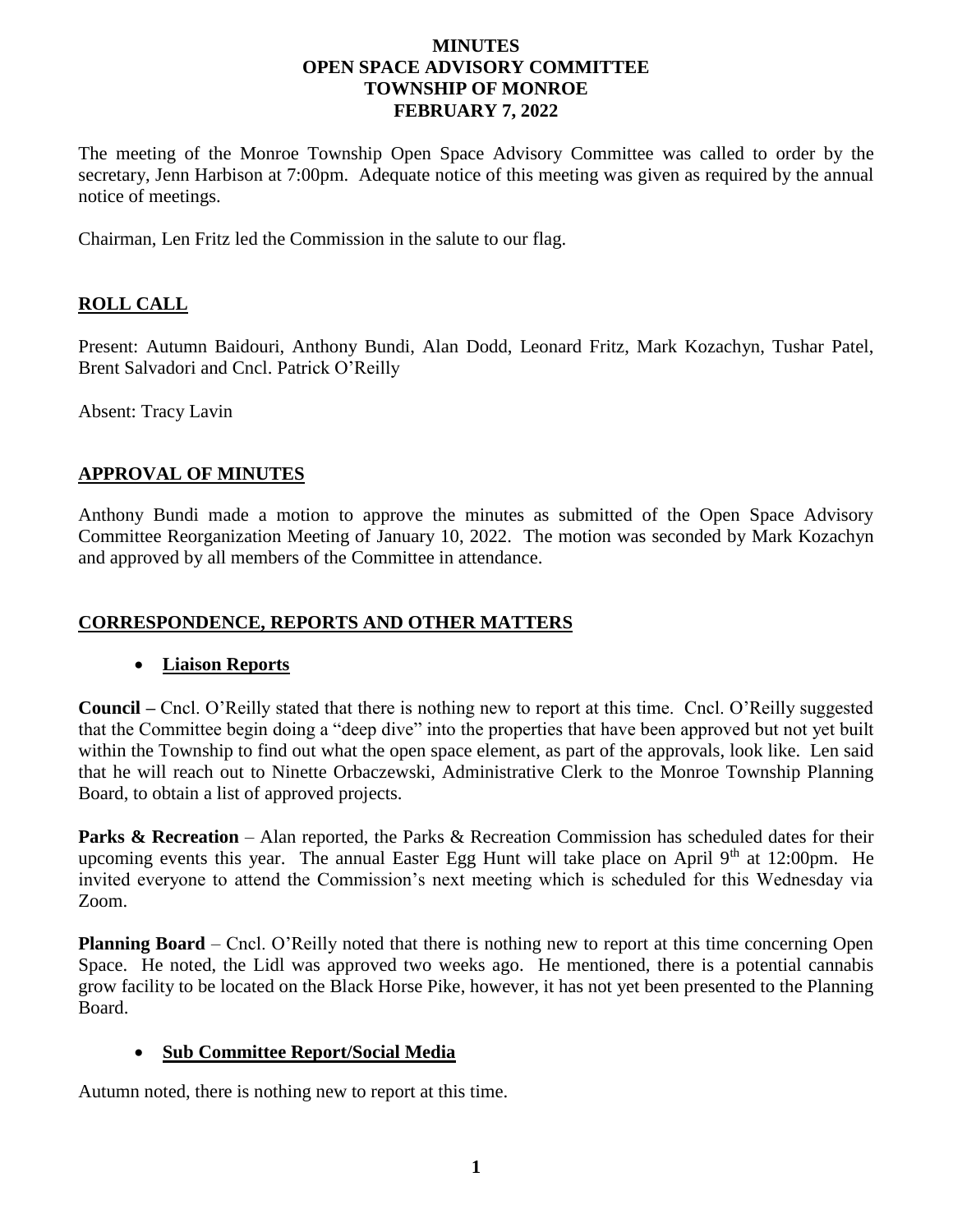### **Open Space Advisory Committee Meeting February 7, 2022**

# • **Sykes Lane Lot**

Len advised, the Committee's presentation regarding the Sykes Lane lot has been presented to the Planning Board and he has received pricing from the Township with regards to the paving of the ADA space as well as the path to connect the lot to the bike trail. Cncl. O'Reilly believes, as Chairman of Open Space that Len will need to come before Council to present the project and receive approval to have the funds designated and allocated, but he will follow up on said process and report back to Len. He suggested that Len reach out to the Director of Public Works, Nicholas Mercado in order to get the Sykes Lane project on their calendar. Cncl. O'Reilly spoke regarding the Open Space Advisory Committee's joint initiative with Sustainable Monroe and the Environmental Protection Commission, noting that Sustainable Monroe has parted ways with the Township. Cncl. O'Reilly and Len Fritz brought Mark up to speed on the Sykes Lane property.

### • **Trails – New and Existing** o **Duffy Fields Trail**

Len spoked regarding the trail around Duffy Fields which the Committee had previously talked about last year, noting since the Sykes Lane project is beginning to move along, he would like to start working on the trail around Duffy Fields. Len asked for ideas from the members on what they would like to see done with the trail as opposed to just creating a loop around the fields. He noted, he will "free sketch" where the trail would be placed around the fields and distribute that to the members prior to next month's meeting, so that it can be a talking point at the next meeting.

Len noted, he had Jenn distribute information regarding funding opportunities with the DVRPC's TCDI grant program prior to tonight's meeting. Cncl. O'Reilly spoke regarding the walking bridge which would connect both sides of the town to the bike path, and explained the project and where it was left off two years ago, at the start of the pandemic. A discussion followed regarding the walking bridge project.

# **GENERAL PUBLIC DISCUSSION**

Autumn Baidouri made a motion to open the Public Portion. The motion was seconded by Brent Salvadori and unanimously approved by all members of the Commission in attendance. With no one wishing to speak and no public comment received, Brent Salvadori made a motion to close the Public Portion. The motion was seconded by Autumn Baidouri and unanimously approved by all members of Commission in attendance.

# **OPEN DISCUSSION**

Autumn spoke regarding the All Trails app, noting that Monroe Township is not represented on the app. She noted, she would like to see Monroe Township more included on the app, to make the town look more attractive to the hiking community. A discussion followed regarding the app and the trails listed.

Autumn asked about Wagner Field, asking if there was any update on getting it back up to some form of capacity of recreation. Cncl. O'Reilly stated that Wagner Field near the property lines is also Green Acres property, so nothing can be done with the fields without involving the State DEP. He noted, there has been a lot of commercial interest on the adjacent three properties to the field located on Malaga Road, but none of that has moved forward. A discussion followed regarding the various opportunities at Wagner Field.